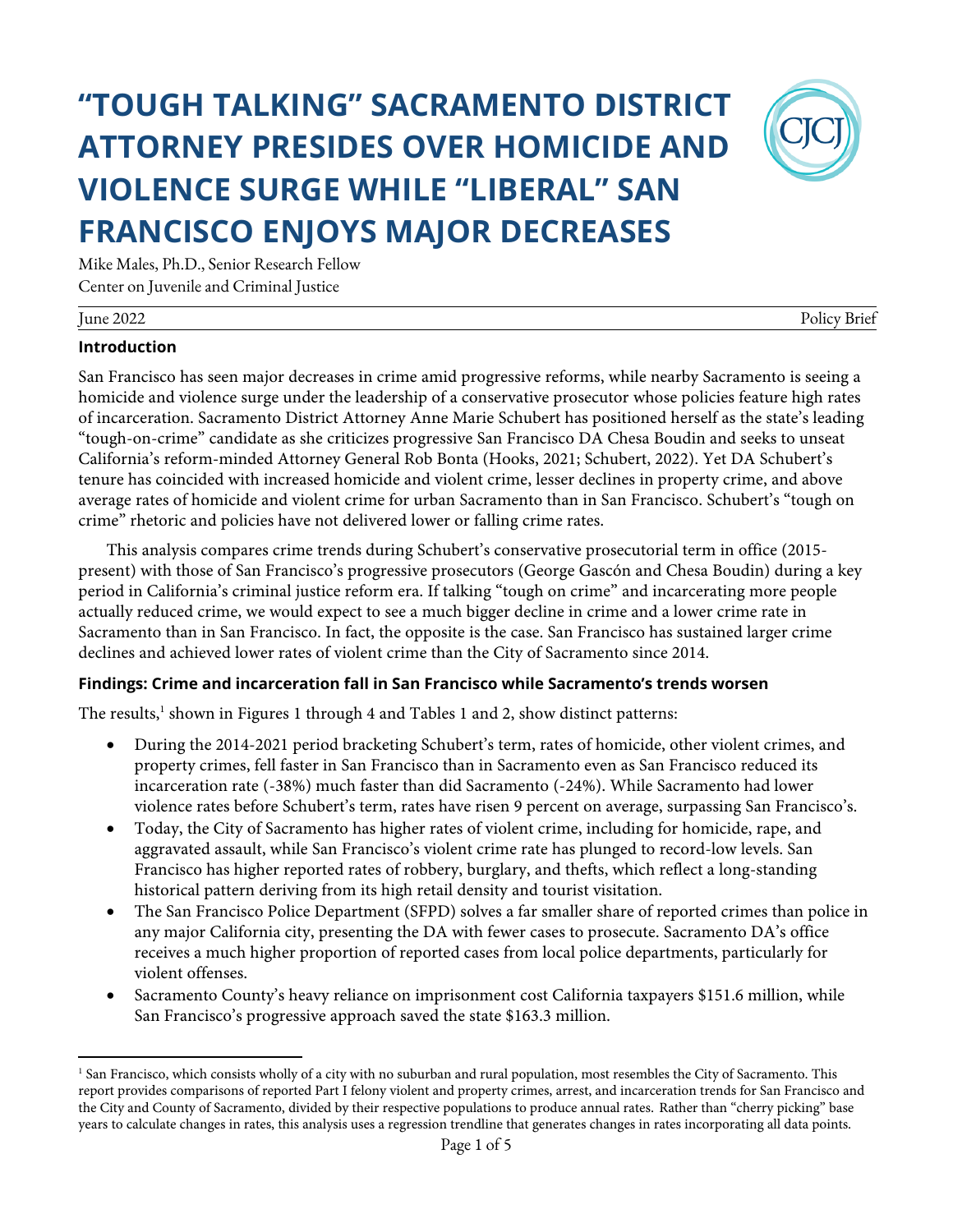

**Figure 1. Violent crime rates (homicide, rape, robbery, assault) per 100,000 population, 2014-2021**



**Figure 3. Property crime rates (burglary, MV theft, larceny/theft) per 100,000 population, 2014-2021**



Sources for Figures 1-3: City of Sacramento (2022); DOF (2022); DOJ (2021); SFPD (2022). Note: Trendlines are generated by regression formulas incorporating all data points. City of Sacramento rates are based on Sacramento Police Department (2022) reports of crime changes for the first 11 months of 2021 versus the first 11 months of 2020.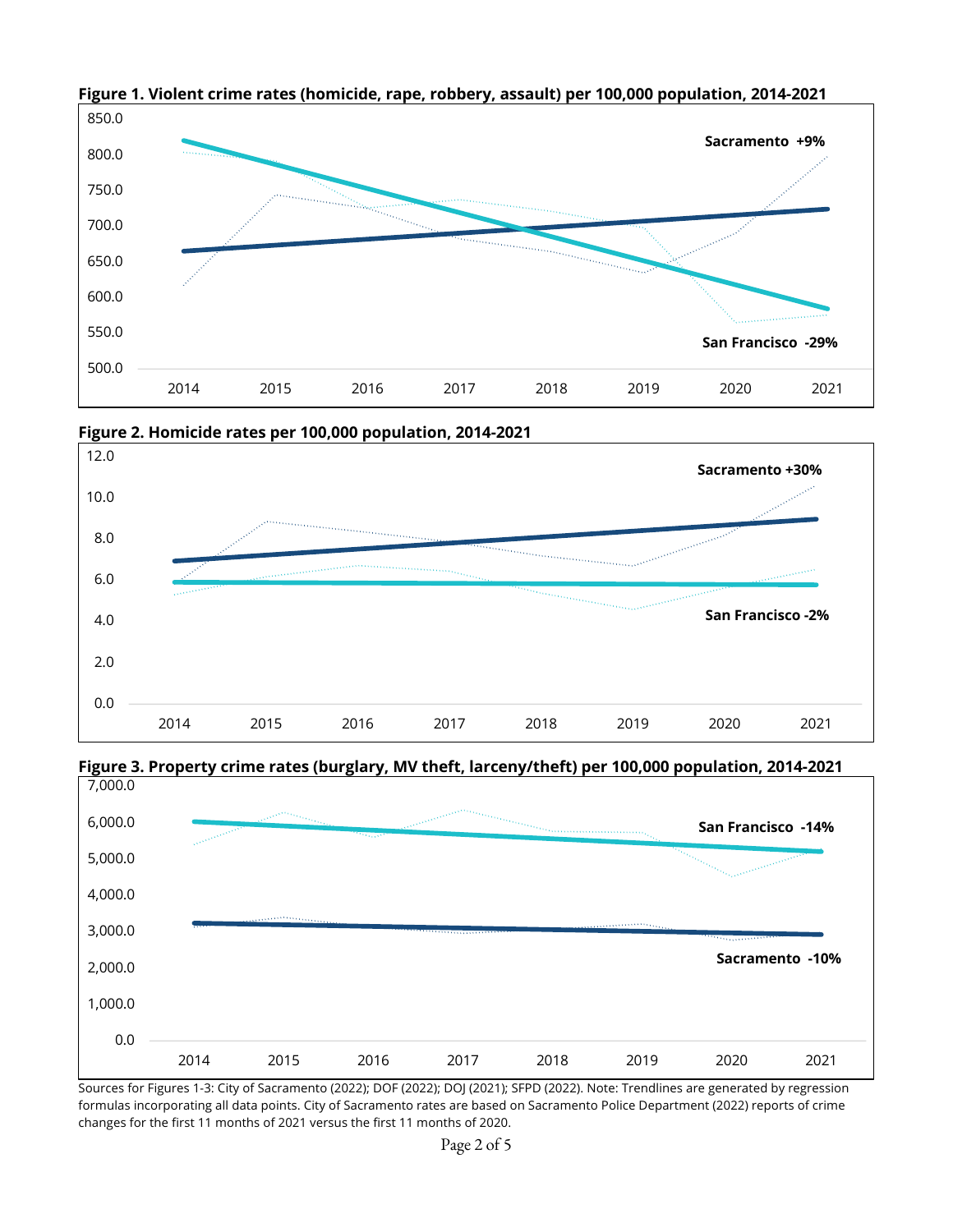| City          | <b>Homicide</b> | Rape | <b>Robberv</b> | Aggravated<br>Assault | <b>Burglary</b> | <b>Vehicle</b><br><b>Theft</b> | Larceny/<br><b>Theft</b> |
|---------------|-----------------|------|----------------|-----------------------|-----------------|--------------------------------|--------------------------|
| Sacramento    | 71%             | 33%  | 33%            | 43%                   | 12%             | 11%                            | 4%                       |
| San Francisco | 75%             | 19%  | 25%            | 37%                   | 11%             | 9%                             | 4%                       |

#### **Table 1. Reported offenses cleared by arrest, Sacramento vs. San Francisco police departments, 2020**

Source: DOJ (2021).

The San Francisco Police Department (SFPD) cleared just 30.7 percent of the violent offenses and 6.0 percent of property offenses in 2020, compared to 40.7 percent and 6.5 percent, respectively, cleared by the Sacramento Police Department (SPD). The SFPD is better at clearing homicide, while SPD is more effective in clearing nearly all other offenses (Table 1). Claims in media reports that DAs must "get tough" on shoplifters ignores the fact that over 90 percent of such larcenies/thefts do not result in an arrest, even for the fraction of offenses that are reported to police. Overall, the Sacramento DA's office receives a much higher proportion of reported cases from local police departments, particularly for violent offenses, than does the San Francisco DA's office, which accounts for some of the disparity in incarceration rates.

**Figure 4. Total incarceration rates (jail + prison, adult + juvenile) per 100,000 population, 2014-2021**



Sources: BSCC (2022); CDCR (2022); DOF (2022). Note: Trendlines are generated by formulas incorporating all data points.

Sacramento County incarcerates people at a level 37 percent above the state average, including rates of state imprisonment 36 percent higher and Division of Juvenile Justice incarceration nearly two times higher. San Francisco has an incarceration rate 60 percent below the state average, with a state imprisonment rate 74 percent lower and no youth in state DJJ facilities.

Sacramento County's above-average reliance on imprisonment in 2021 cost state taxpayers \$151.6 million more than if the county imprisoned adults at the state average rates (DOF, 2022a). Sacramento's dependence on state prison is particularly problematic in an era in which courts have mandated reductions in unconstitutional prison overcrowding. Meanwhile, San Francisco's below-average rate of imprisonment saved California taxpayers \$163.3 million in 2021 compared to costs if the county imprisoned adults at the state average.

#### **Conclusion**

If California is to move away from a simplistic debate on crime inflamed by sensational anecdotes, viral videos, false claims, and tough-talking cliches, political leaders and media reports must move toward consistent analysis of documentable trends. It is difficult to square Sacramento DA Schubert's "tough on crime" rhetoric with the actual record during her eight years in office, especially when compared to reform-oriented, often-criticized San Francisco (Table 2). The City of Sacramento's violent crime rate is 39 percent higher, including a homicide rate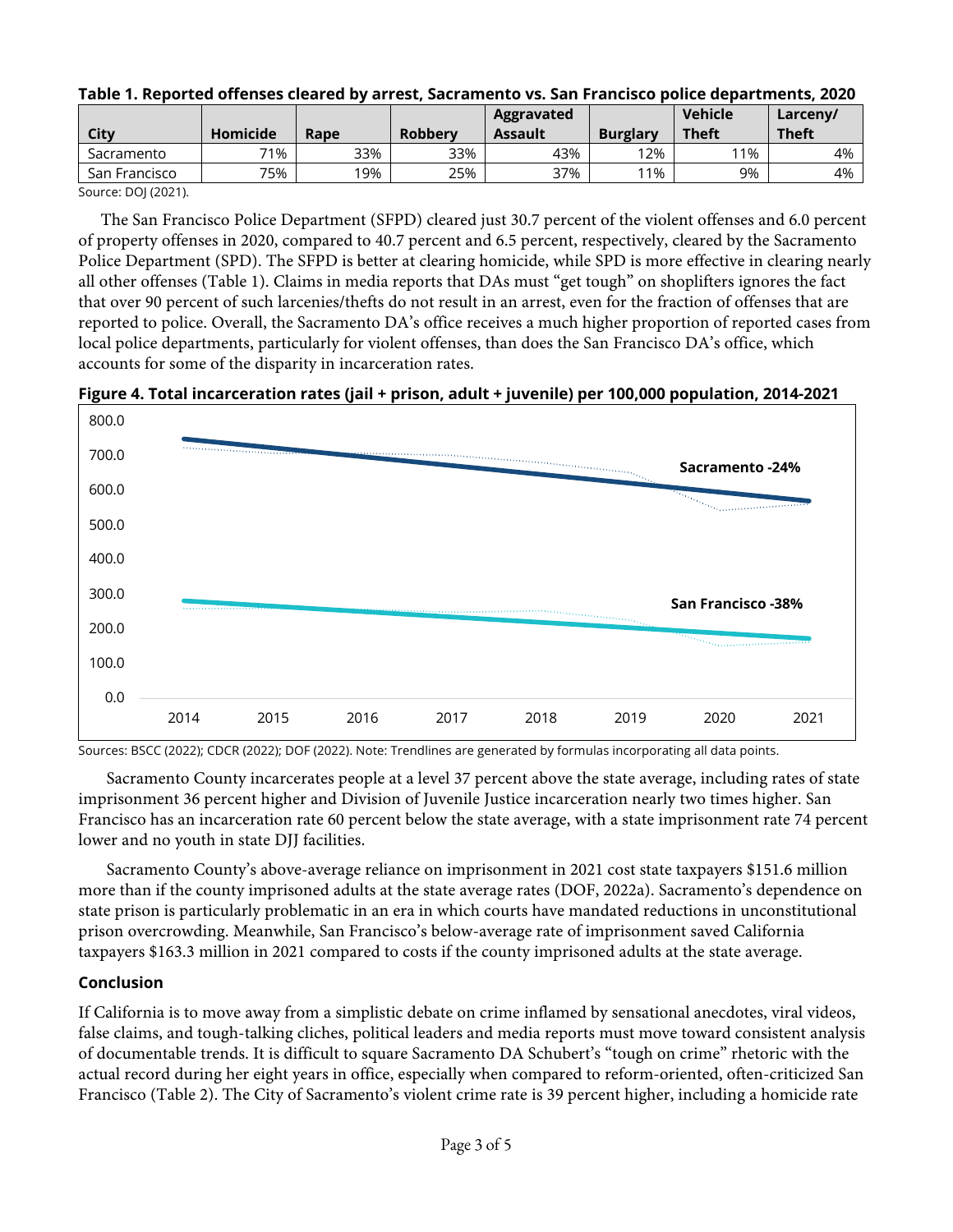62 percent higher, than San Francisco's. Sacramento also has considerably higher rates of rape and assault, as well as either greater increases or lesser declines in both violent and property crime, than does San Francisco.

It is also unclear why the press allows Sacramento's officials to blame others for the City of Sacramento's much higher violence rates and persistently worse crime trends while simultaneously criticizing San Francisco's progressive district attorneys even for imaginary crime trends. San Francisco operates under the same statewide reforms and rules as Sacramento yet has sustained substantially better crime outcomes in key areas.

San Francisco does have property crime rates 77 percent higher than does Sacramento, as well as a higher rate of robbery, a violent crime involving taking property. San Francisco's higher than average property and robbery crime rates have persisted for many decades due to the city's high retail density and large numbers of tourists (the city's reported property and robbery crimes peaked at 72,964 in 1992, falling to 49,195 in 2014, and to 47,552 in 2021). However, Sacramento's recently elevated violent crime levels represent a resurgence from previously fluctuating numbers (reported violent crimes peaked at 5,556 in 2006, falling to 2,968 in 2014, and rising to a projected 4,117 in 2021). Sacramento's violent crime rate went from below San Francisco's rate before Schubert's term to well above San Francisco's rate during her term. This trend may be compounded by 2022 statistics, which will include Sacramento's recent mass shooting (CapRadio, 2022). Normally, violent crime is a much more serious public and policy concern than property crime.

| <b>Part I crime rates</b>        | San Francisco city (2021) | Sacramento city (2021)* |
|----------------------------------|---------------------------|-------------------------|
| Violent crime rate               | 575.4                     | 798.5                   |
| Homicide                         | 6.5                       | 10.7                    |
| Rape                             | 25.7                      | 31.4                    |
| Robbery                          | 263.7                     | 191.5                   |
| Aggravated assault               | 279.5                     | 564.9                   |
| <b>Property crime rate</b>       | 5,294.4                   | 2,994.9                 |
| Burglary                         | 854.5                     | 479.6                   |
| Vehicle theft                    | 709.5                     | 619.3                   |
| Larceny                          | 3,730.3                   | 1,896.0                 |
| Incarceration rate (county-wide) | 162.8                     | 561.9                   |
| State prison                     | 65.1                      | 339.0                   |
| Local jail                       | 97.7                      | 212.2                   |
| <b>Population (cities only)</b>  | 855,550                   | 515,673                 |

**Table 2. Reported crime and incarceration rates per 100,000 population, 2021**

Sources: BSCC (2022); City of Sacramento (2022); CDCR (2022); DOF (2022); DOJ (2021); SFPD (2022). Note: City of Sacramento rates are based on Sacramento Police Department (2022) reports of crime changes for the first 11 months of 2021 versus the first 11 months of 2020.

Moving beyond simplistic sensationalism requires examining the complexities of crime levels and trends. First, if institutional blame is to be assigned, it should be pointed out that the Sacramento Police Department clears a higher proportion of reported violent and property offenses and thus presents the DA with more cases to prosecute than does the San Francisco Police Department. SFPD must bear primary responsibility for any impression, justified or unjustified, that the city does not exact accountability for serious crime.

Second, Sacramento's high-imprisonment policies are heavily subsidized by state taxpayers, while San Francisco's low-incarceration policies reflect local self-reliance. When presented with the realistic costs of returning to high-imprisonment policies absent evidence of their effectiveness in reducing crime, California voters and recent governors of both parties consistently have rejected them in favor of a series of reforms.

Third, structural conditions in both cities predict crime patterns far more than do DA policies. San Francisco's much higher per-capita income (\$68,883 in 2021) compared to Sacramento's (\$31,956) (U.S. Census Bureau, 2022) typically predicts lower homicide and violent crime rates. In turn, conditions in San Francisco